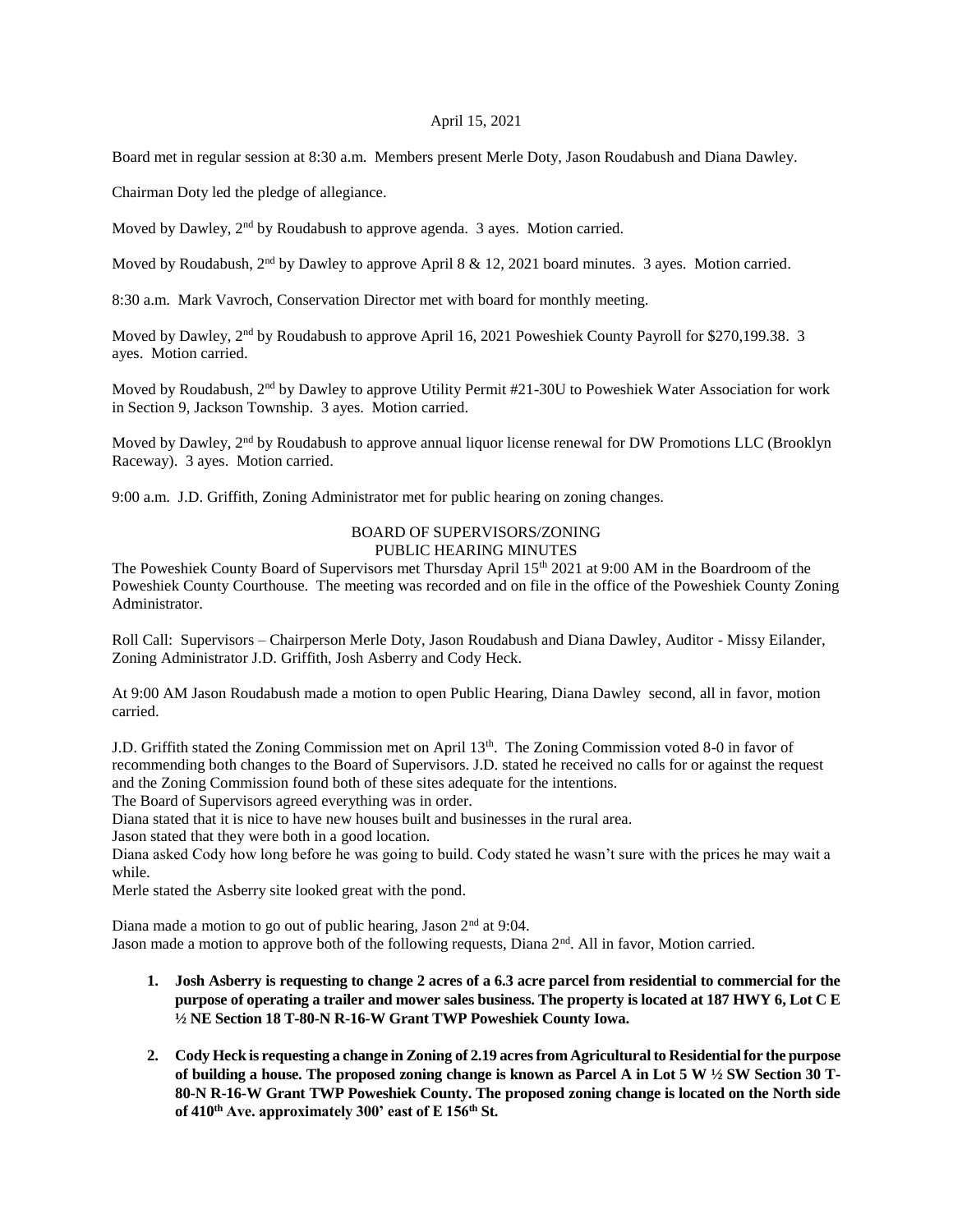J.D. Griffith, Poweshiek County Zoning Administrator

9:15 a.m. J.D. Griffith, Sanitarian/Zoning met with board for monthly meeting.

10:00 a.m. Neil Hyde & Doug Postel, Infomax met with board to present a proposal for Complete Cloud powered by Avatara for the county's IT solutions.

11:38 a.m. Moved by Roudabush,  $2<sup>nd</sup>$  by Dawley to adjourn. 3 ayes. Motion carried.

\_\_\_\_\_\_\_\_\_\_\_\_\_\_\_\_\_\_\_\_\_\_\_\_\_\_\_\_\_\_\_\_\_ \_\_\_\_\_\_\_\_\_\_\_\_\_\_\_\_\_\_\_\_\_\_\_\_\_\_\_ Melissa Eilander, Poweshiek County Auditor Merle Doty, Chairman

## April 19, 2021

Board met in regular session at 8:30 a.m. Members present Merle Doty, Jason Roudabush and Diana Dawley.

Chairman Doty led the pledge of allegiance.

Moved by Dawley, 2<sup>nd</sup> by Roudabush to approve agenda. 3 ayes. Motion carried.

Moved by Roudabush, 2<sup>nd</sup> by Dawley to approve Resolution #2021-33 transfer from rural services basic to secondary road fund. 3 ayes. Motion carried.

## **RESOLUTION #2021-33**

BE IT RESOLVED THIS 19<sup>th</sup> day of April 2021 to approve the following fund transfer for FY'21 as follows:

• Rural Services Basic to Secondary Road  $$1,143,211.00$ 

FURTHER, the Poweshiek County Board of Supervisors directs the Poweshiek County Auditor to transfer the amounts above in the county financial system.

Dated this 19<sup>th</sup> day of April 2021.

POWESHIEK COUNTY BOARD OF SUPERVISORS Merle Doty, Chairman Diana Dawley, Vice-Chairman Jason Roudabush, Member Attest: Melissa Eilander, Poweshiek County Auditor

9:00 a.m. Tom Kriegel, Sheriff; Joel Vanderleest, Chief Deputy; and Ben Anderson, Jail Administrator met with board to discuss updating/replacing the camera, door & intercom system at the public safety building. Board agreed the system needs replaced and authorized Sheriff to pursue the matter.

Ben Anderson, Jail Administrator presented the board with the renewal contract for healthcare services for inmates from Advanced Correctional Healthcare. The renewal amount increased 3.8% for an annual amount of \$46,000. Moved by Dawley, 2<sup>nd</sup> by Roudabush to approve renewal contract and authorize Merle Doty, chairman to sign. 3 ayes. Motion carried.